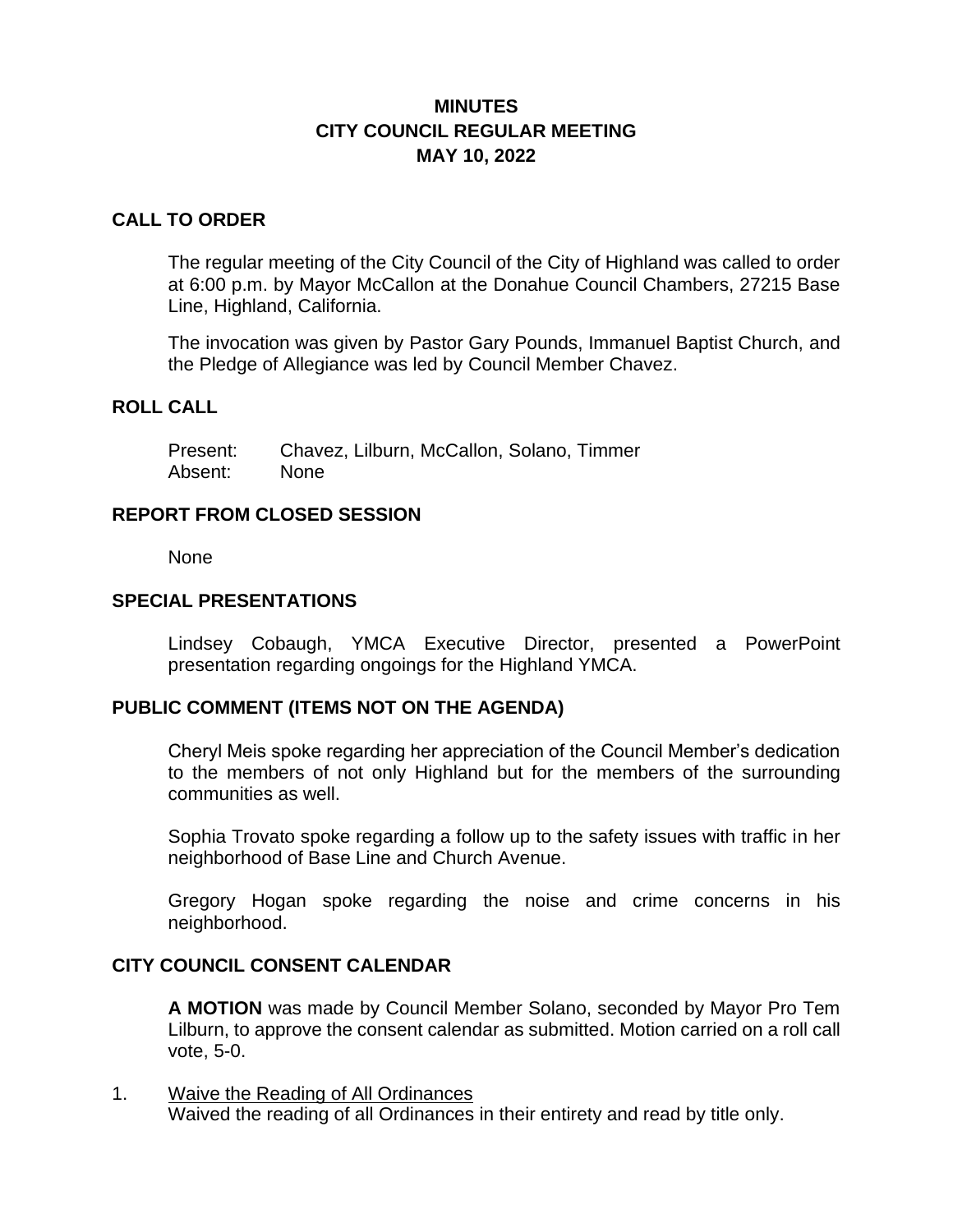- 2. Minutes April 12, 2022 City Council Regular Meeting Approved the Minutes as submitted.
- 3. Warrant Register Approved Warrant Register No. 741 for May 10, 2022, in the amount of \$4,062,145.10 and Payroll of \$212,366.74.
- 4. Treasurer's Report for March 2022 Received and filed Treasurer's Report for March 2022.
- 5. Claim Consideration Erika Madrigal Rejected claim.
- 6. Claim Consideration Alejandro Vara Jr. Rejected claim.
- 7. Street and Drainage Maintenance District 96-1 Annual Report (Fiscal Year 2022/23)
	- 1) Adopted Resolution No. 2022-013 giving preliminary approval of the Annual Report; and
	- 2) Adopted Resolution No. 2022-014 setting June 14, 2022, as the date of the protest hearing.

#### RESOLUTION NO. 2022-013 A RESOLUTION OF THE CITY COUNCIL OF THE CITY OF HIGHLAND, COUNTY OF SAN BERNARDINO, CALIFORNIA GIVING PRELIMINARY APPROVAL OF REPORT FOR STREET AND DRAINAGE MAINTENANCE DISTRICT NO. 96-1 FISCAL YEAR 2022-23

# RESOLUTION NO. 2022-014

A RESOLUTION OF THE CITY COUNCIL OF THE CITY OF HIGHLAND, CALIFORNIA, DECLARING ITS INTENTION TO LEVY AND COLLECT ASSESSMENTS FOR FISCAL YEAR 2022-23 IN STREET AND DRAINAGE MAINTENANCE DISTRICT NO. 96-1, AN ASSESSMENT DISTRICT, AND OFFERING A TIME AND PLACE FOR HEARING OBJECTIONS THERETO

- 8. Consolidated Landscape and Lighting District 96-1 Annual Report (Fiscal Year 2022/23)
	- 1) Adopted Resolution No. 2022-015 giving preliminary approval of the Annual Report; and
	- 2) Adopted Resolution No. 2022-016 setting June 14, 2022, as the date of the protest hearing.

RESOLUTION NO. 2022-015

A RESOLUTION OF THE CITY COUNCIL OF THE CITY OF HIGHLAND, COUNTY OF SAN BERNARDINO, CALIFORNIA, GIVING PRELIMINARY APPROVAL OF ENGINEER'S REPORT FOR CONSOLIDATED LANDSCAPING & LIGHTING DISTRICT NO. 96-1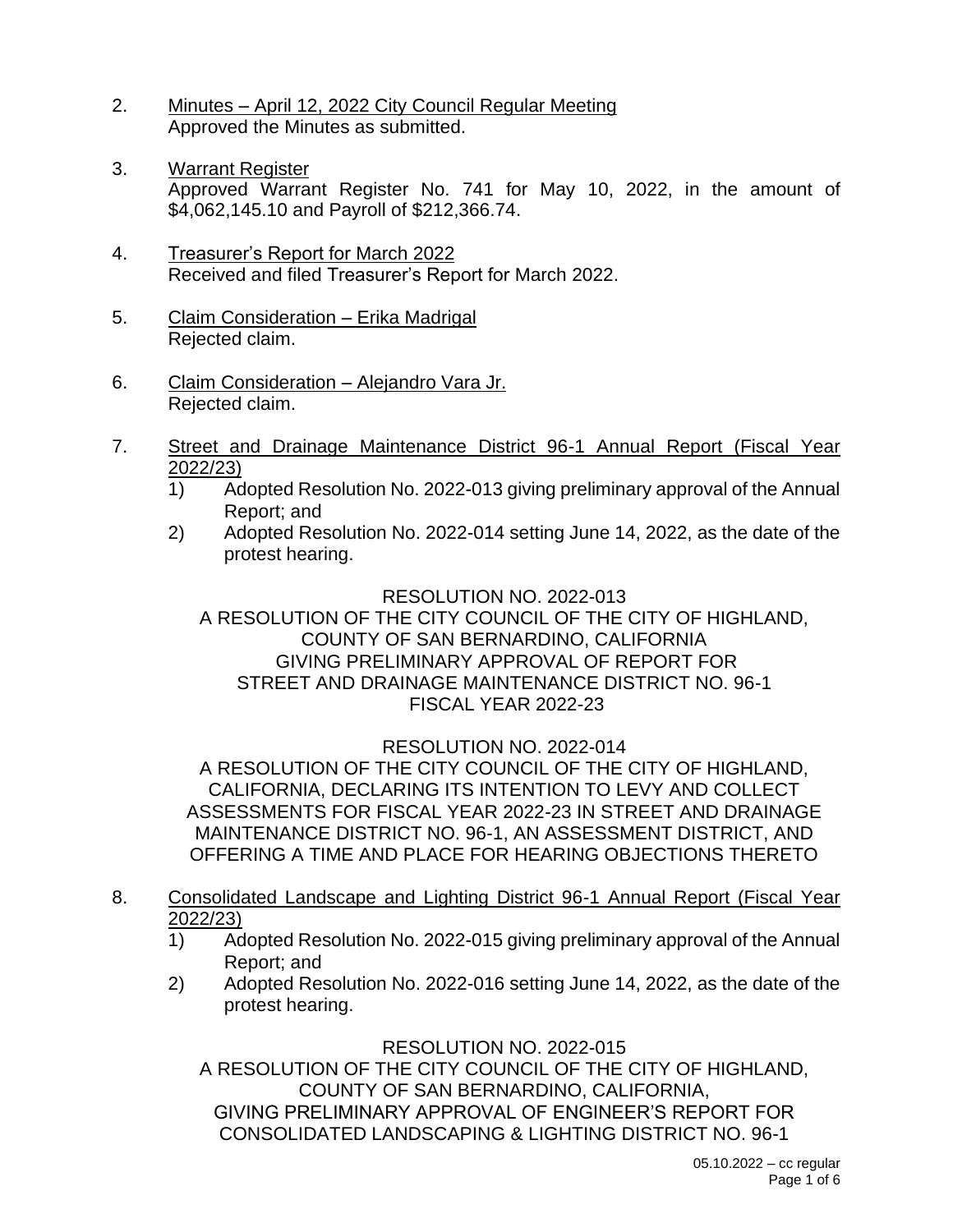### RESOLUTION NO. 2022-016 A RESOLUTION OF THE CITY COUNCIL OF THE CITY OF HIGHLAND, CALIFORNIA, DECLARING ITS INTENTION TO LEVY AND COLLECT ASSESSMENTS FOR FISCAL YEAR 2022-23 IN CONSOLIDATED LANDSCAPE AND LIGHTING DISTRICT NO. 96-1, AN ASSESSMENT DISTRICT, AND OFFERING A TIME AND PLACE FOR HEARING OBJECTIONS THERETO

- 9. Authorization to Submit Claims for TDA Article 3 Funds Messina Street/Seine Avenue Sidewalk Gap (Project No. swk21001)
	- 1) Adopted Resolution No. 2022-017 authorizing submittal of periodic claims to San Bernardino County Transportation Authority (SBCTA) for Transportation Development Act (TDA) Article 3 funds for the Messina Street/Seine Avenue Sidewalk Gap Project; and
	- 2) Authorized the Public Works Director/City Engineer and the Director of Administrative Services/City Treasurer to execute the claim documents.

RESOLUTION NO. 2022-017 RESOLUTION OF THE CITY COUNCIL OF THE CITY OF HIGHLAND AUTHORIZING SUBMITTAL OF CLAIMS TO SBCTA FOR TDA ARTICLE 3 FUNDS FOR THE MESSINA STREET/SEINE AVENUE SIDEWALK GAP PROJECT

- 10. Design Services Proposal/TKE Engineering, Inc. Sidewalk Improvement Project (swk21001)
	- 1) Approved the proposal from TKE Engineering, Inc., to provide engineering design services for the Transportation Development Act Article III Sidewalk Improvement Project (swk21001); and
	- 2) Authorized the City Manager to approve contract amendments up to 10% of the proposal amount.
- 11. Notice of Completion Project No. str20001 (Bid No. 2020-10, "Pavement Management Program – Sector E Pavement Rehabilitation")
	- 1) Accepted Project No. str20001 (Bid No. 2020-10, "Pavement Management Program – Sector E Pavement Rehabilitation") as completed;
	- 2) Authorized the Mayor to sign the Notice of Completion; and
	- 3) Directed the City Clerk to file the Notice of Completion.
- 12. Sheriff's Department Schedule A Amendment for FY 2022-2023 and Amendment No. 1 to the Reimbursement Agreement between the City of Highland and East Valley Water District for Law Enforcement Services for FY 2022-2023
	- 1) Authorized the Mayor to execute the amended Schedule A contract (FY 2022-2023) for Law Enforcement Services with the San Bernardino County Sheriff's Department; and
	- 2) Approved Amendment No. 1 to the Reimbursement Agreement between the City of Highland and East Valley Water District for Law Enforcement Services (FY 2022-2023).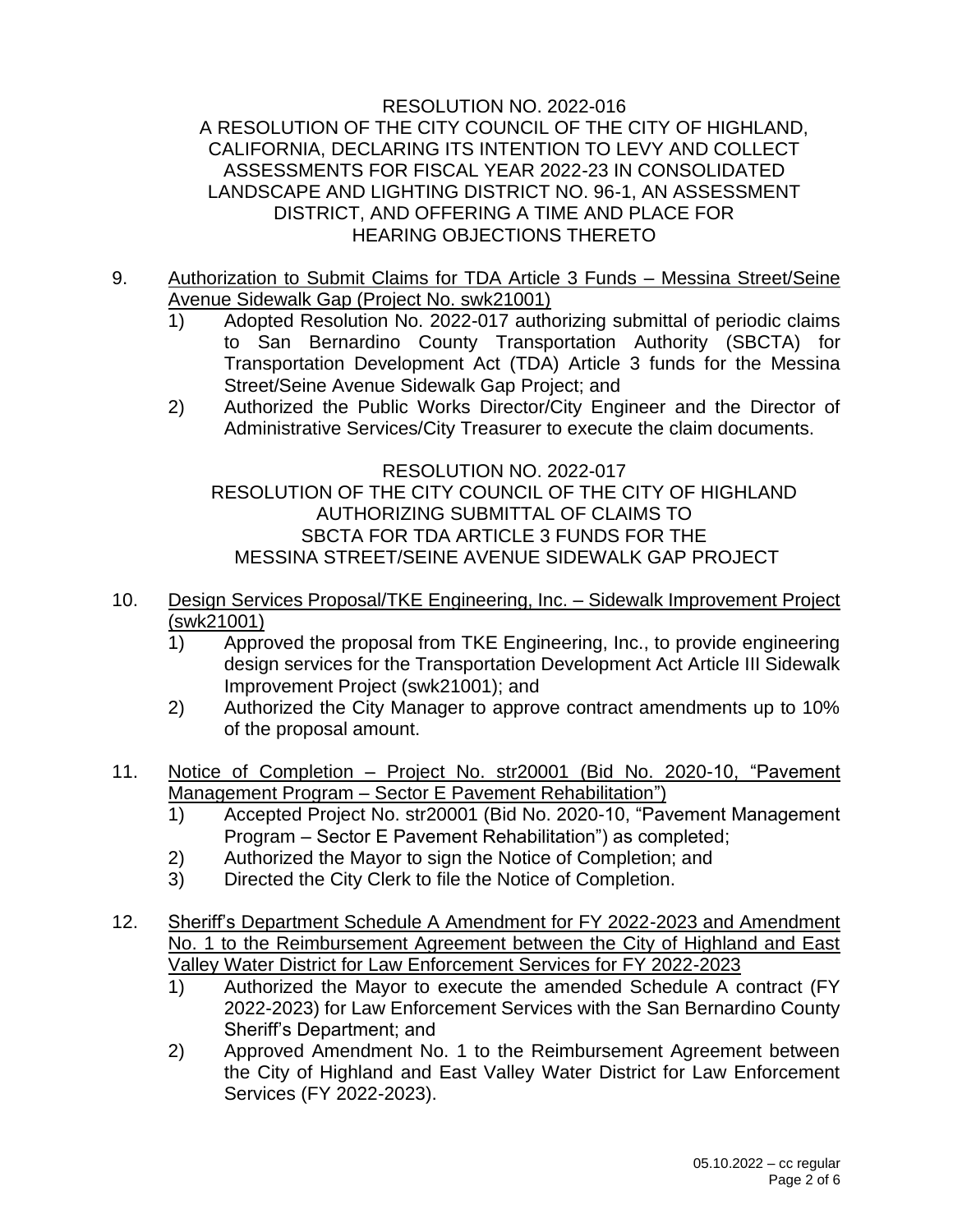## **CITY COUNCIL PUBLIC HEARING**

### 13. Resolution No. 2022-018 Fixing the Highland Paramedic Special Tax Rate for Fiscal Year 2022-2023

Mayor McCallon stated next, we have a public hearing item, it is regarding fixing the Highland paramedic special tax rate for the fiscal year 2022-2023, and he will open the public hearing.

Director of Administrative Services Dantuono stated this is the annual resolution setting the rate for the medic tax. It was started back in 1985, and in 1985 there was no inflator put on it, so it is the same tax rate today as it was back then and that is \$19.00 per individual dwelling and \$38.00 per individual commercial unit. We do believe it will take in about \$360,000 per year as opposed to the \$2.2 million in expenditures, and as you know, the fire department makes up the balance. Staff is asking for Council to adopt this annual resolution tonight.

Mayor McCallon stated any questions or comments?

Mayor Pro Tem Lilburn stated she a comment. This 360 is nothing in comparison to what is spent and that comes out of the fire budget.

Director of Administrative Services Dantuono stated the difference does. At the end of the year if the paramedic fund is...

Mayor Pro Tem Lilburn stated she knows at one point we seriously considered looking at revising that because it is a burden on the City budget. She knows this was set, how many years ago?

Director of Administrative Services Dantuono stated eighty-five.

Mayor Pro Tem Lilburn stated we may want to look at revising that at some point, and she know it is a very political hot topic, but our City cannot afford to bear the brunt of all this, and we should really look at it seriously in the near future of revamping that tax.

Mayor McCallon stated we have to go to the vote of the people.

Mayor Pro Tem Lilburn stated she understands this.

Council Member Timmer stated when the program started, we had one paramedic unit and we have three now. We, as Council members, through the years, chose to increase all the stations to being paramedic and we knew upfront there was a deficit. Yet, at some point we need to do something with talk about elections and they did not go very well for police and fire and such. It is something, in the long term, we are going to have to address it.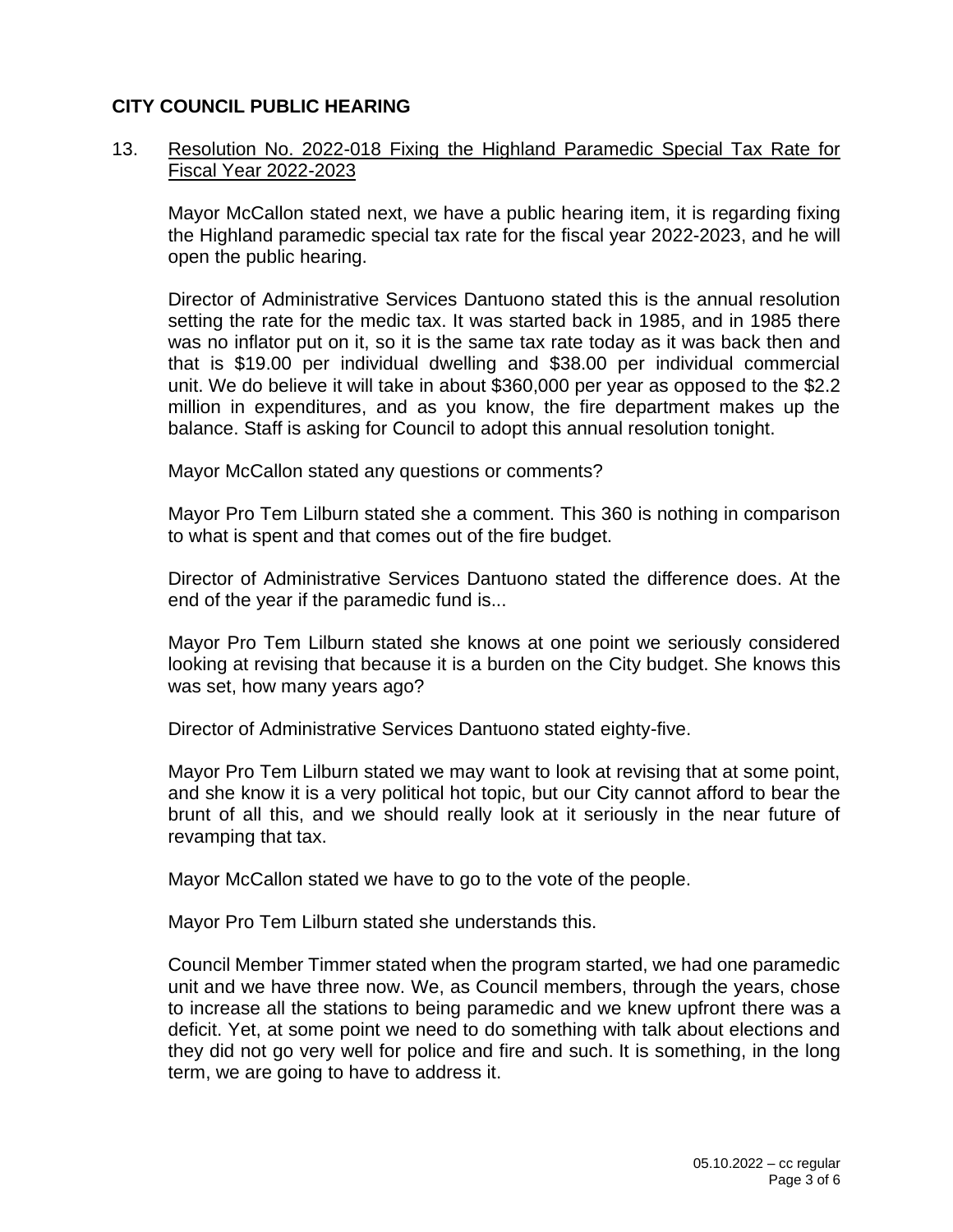Mayor McCallon stated agreed. He called for any other comments or questions. This is a public hearing, is there anyone in the audience who wishes to speak either for or against this item. Seeing none, he will close the public hearing and bring the item back to the Council for discussion and action.

**A MOTION** was made by Council Member Solano, seconded by Mayor Pro Tem Lilburn, to adopt Resolution No. 2022-018 fixing the Highland paramedic Special Tax rate for Fiscal Year 2022-2023. Motion carried, 5-0.

#### RESOLUTION NO. 2022-018 A RESOLUTION OF THE CITY COUNCIL OF THE CITY OF HIGHLAND, CALIFORNIA, FIXING THE HIGHLAND PARAMEDIC SPECIAL TAX RATE FOR FISCAL YEAR 2022-2023

## **CITY COUNCIL LEGISLATIVE**

14. Contract Award – Bid No. 2022-03, "Highland City Hall HVAC Rooftop Package Unit Replacement Project"

Public Works Director/City Engineer Zamano gave a brief review of the staff report.

**A MOTION** was made by Council Member Timmer, seconded by Council Member Solano, to award the contract to replace eleven (11) City Hall rooftop HVAC units to the responsive low bidder, Therma LLC (Therma), in the amount of \$204,621. Motion carried, 5-0.

### 15. Incidental Take Permit for Base Line Bridge over City Creek (Project No. brg07001)

Public Works Director/City Engineer Zamano gave a brief review of the staff report.

**A MOTION** was made by Council Member Solano, seconded by Mayor Pro Tem Lilburn, to approve a permit fee in the amount of \$20,750 from California Department of Fish and Wildlife (CDFW) for geotechnical exploration of two small test pits for Base Line Bridge over City Creek project. Motion carried, 5-0.

### 16. Purchase of New Type I Fire Engine

Director of Administrative Services Dantuono gave a brief review of the staff report.

**A MOTION** was made by Mayor Pro Tem Lilburn, seconded by Council Member Solano, to approve moving forward with the order and purchase of a new Type I Fire Engine from KME Rev Group in the amount of \$772,613.72 through the City's membership in Sourcewell. Motion carried, 5-0.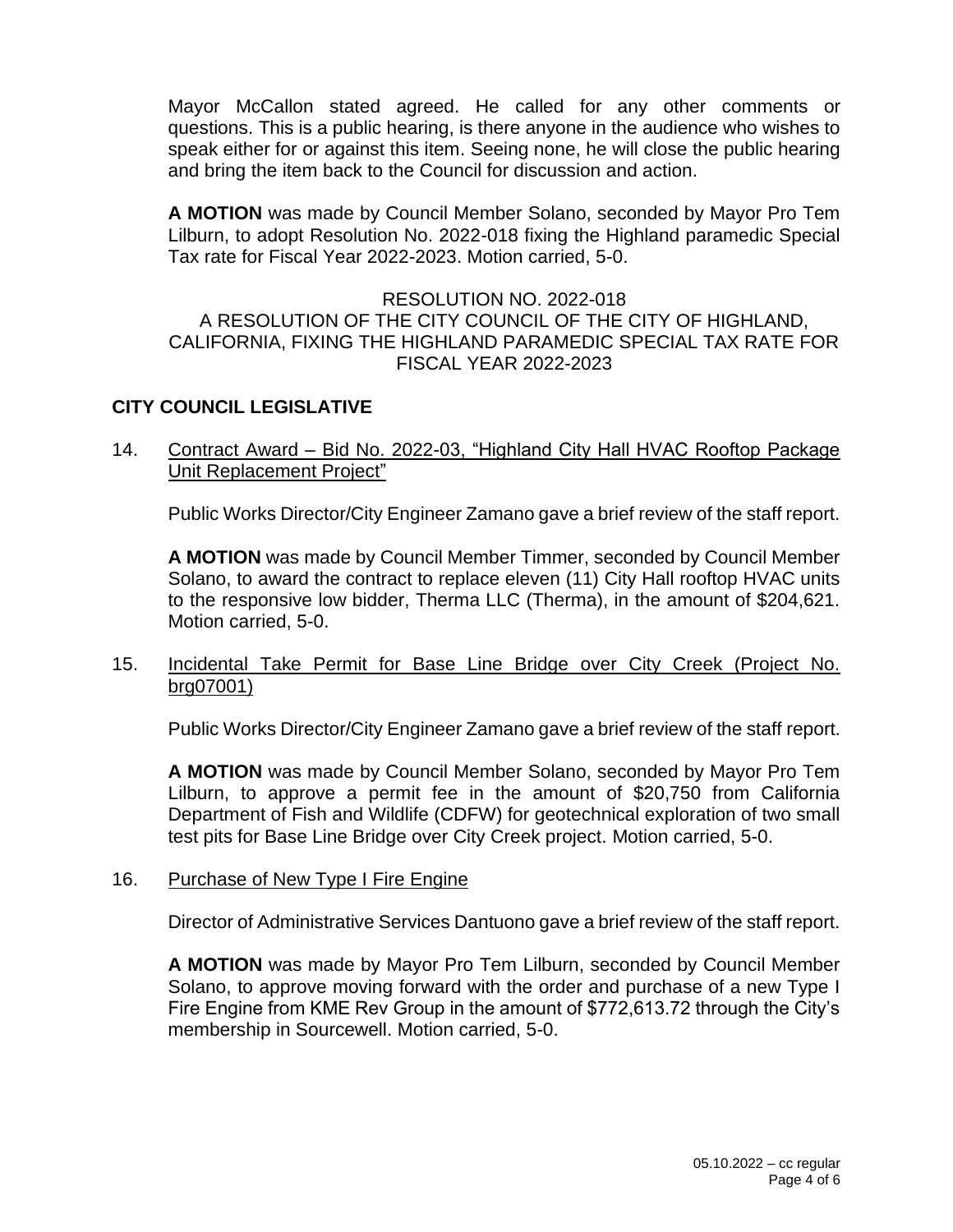### 17. City Manager Report and Comments (Work Program, Regional/Legislative/ Development Issues, Subcommittees, etc.)

City Manager Hughes stated than you Mayor. He just wants to bring the Council up to date on a few items. First off, on May 3, the Planning Commission approved KZ Holdings 34-unit single family detached home community and this will be built north of Smart and Final, right here on Base Line. Also, Monte Vista's 18 units, single family detached homes located near Victoria Avenue and Pacific Street are halfway complete. The new homes are single story and range from 1,500 to 1,750 square feet. On May 4, the City of Highland's Active Transportation plan, funded by SCAG through their disadvantage communities planning initiative and adopted by the City Council in February of 2021, received the 2022 Excellence Award and Best practices from the American Planning Association Inland Empire Section. So, congratulations to the Planning staff and to the City Council for the adoption of that program. The Finance Department has started the interim audit with their preliminary audit field work, and the actual audit will be starting in December. We have applied for our second installment of the American Rescue Plan Act, which will be \$7.4 million. Onto the construction of Boulder Avenue, the construction of the street landscape improvements within the two-mile stretch are nearly completed and we are looking at completion on May 20, that is what we are targeting and a notice of completion to be brought forward to the City Council on June 14. In April, the Highland Fire Department responded to 624 calls for service, 430 of those were medical aides, 47 traffic collisions, there were seven vehicle fires and 23 structure fires. The Sheriff's Department from April 11 to May 8, had 3,110 calls for service, made 270 reports and had 135 arrests. He just wanted to remind the City Council that we have confirmed a new date for the Public Safety Appreciation lunch and that will be on July 20. On Monday, May 23, there will be a Blood Drive at the Highland Police station from 12 p.m. to 5 p.m. On June 4, there is going to be a Highland Improvement Team cleanup which is a Saturday. On July 4, we will be holding the parade and he hopes all the Council can participate. July 23, we will be doing an Oil Filter Exchange program at Auto Zone.

## 18. Council Member Comments (Agency/Committee/AB 1234 Reports, District Updates, etc.)

Mayor Pro Tem Lilburn stated she would like to request to start an early campaign to start notifying and reminding residents that fireworks are illegal in the City of Highland. Also, she would like to express her gratitude to the Sheriff's Department for inviting her to be a judge at a recent event. Just a reminder that the inaugural flight out of San Bernardino Airport is scheduled for August 4.

Council Member Chavez stated he will be absent from the June 14 meeting.

### **ANNOUNCEMENTS**

None